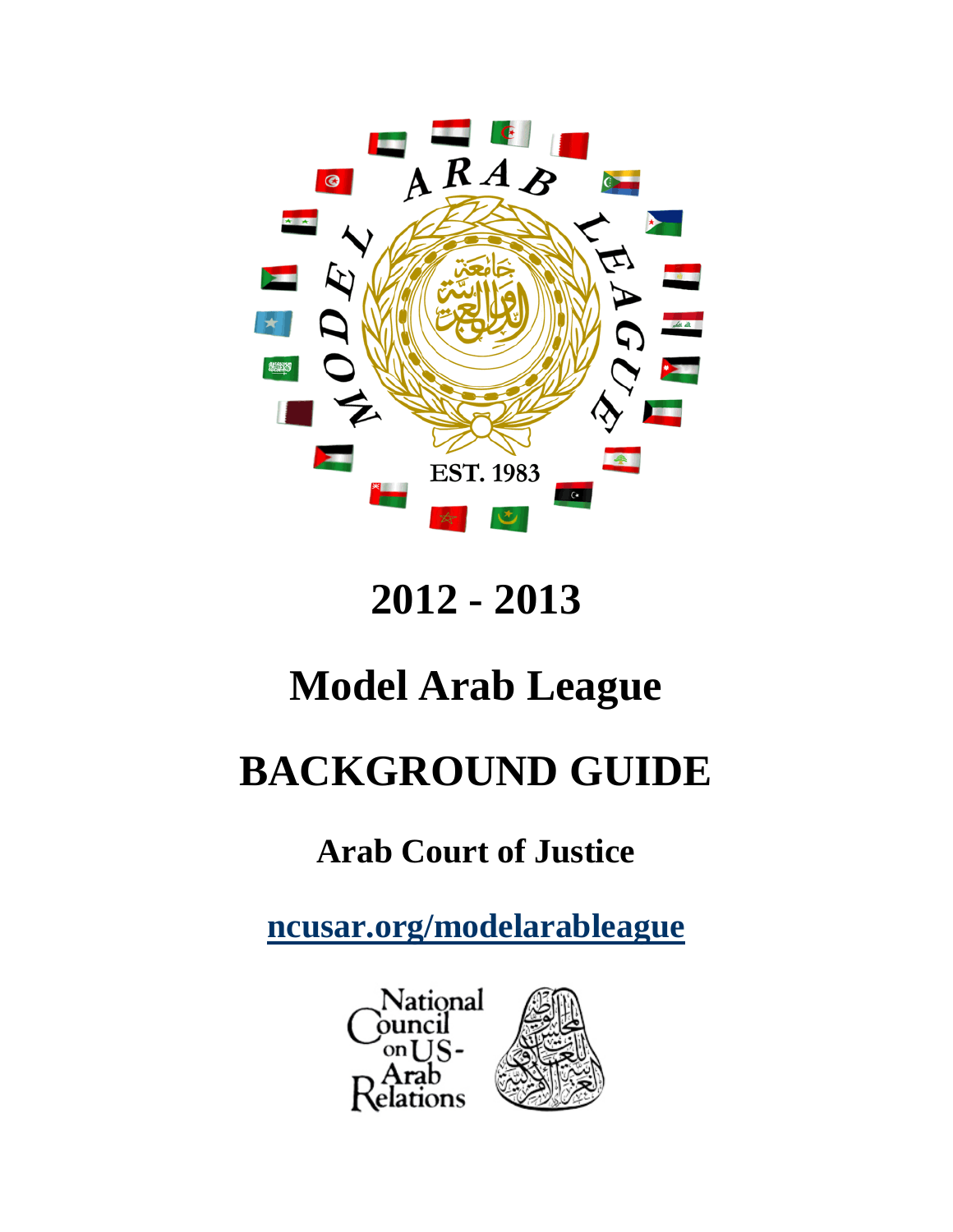### **Table of Contents**

### **Docket A:**

| Jordan v. Libya: Over the failure of Libya to pay health care and associated costs of Libyans                                                                                                                                                                                 |
|-------------------------------------------------------------------------------------------------------------------------------------------------------------------------------------------------------------------------------------------------------------------------------|
| UAE v. Oman: Regarding the status of Borders and Territorial Governance concerning the                                                                                                                                                                                        |
| League of Arab States (represented by Bahrain) v. Qatar: Regarding Muslim Brotherhood                                                                                                                                                                                         |
| Kuwait v. Somalia: Regarding Somali government misuse of donations made by the State of                                                                                                                                                                                       |
| Palestine v. Lebanon: Over legal employment opportunity restrictions imposed upon                                                                                                                                                                                             |
| Docket B:                                                                                                                                                                                                                                                                     |
| <b>Sudan v. Egypt:</b> Regarding the mistreatment of Sudanese refugees in Egypt in violation of the<br>UNHCR 1951 Convention relating to the Status of Refugees and the 1967 Protocol, of which                                                                               |
| Advisory Opinion: Extradition of former Libyan Prime Minister Al-Baghdadi Ali al-Mahmoudi                                                                                                                                                                                     |
| Turkey v. Syria: Over Syria's landmine placements along the border with Turkey.  13                                                                                                                                                                                           |
| League of Arab States (represented by Djibouti) v. Yemen: Over illicit weapon trafficking                                                                                                                                                                                     |
| League of Arab States (represented by Saudi Arabia) v. Mauritania: Over the violation of<br>the Arab Charter on Human Rights and the Convention on the Rights of the Child by condoning<br>the un-Islamic practice of leblouh (cultural practice of force-feeding women).  16 |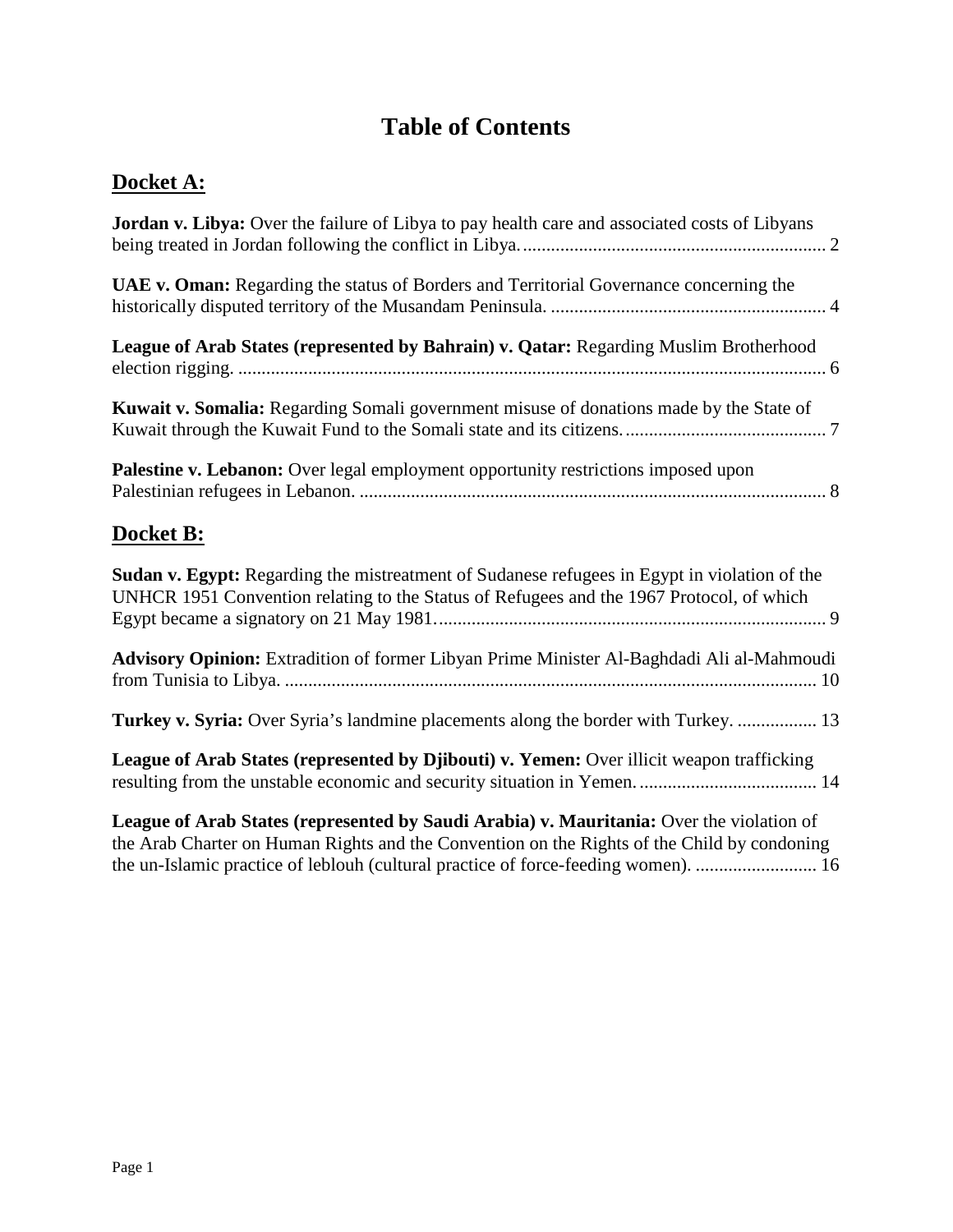<span id="page-2-0"></span>**Jordan v. Libya:** Over the failure of Libya to pay health care and associated costs of Libyans being treated in Jordan following the conflict in Libya.

#### **General Background**

Jordan has brought suit before the Arab Court of Justice seeking to force Libya to fulfill its financial commitments and establish a plan to pay the remaining health care costs, and to establish better means of coordinating those efforts in order to ensure that no further domestic unrest takes place within Jordan.

In the aftermath of the civil war, an agreement between the Libyan Patients' Affairs Committee responsible for patients and Jordan's Private Hospitals Association was signed in order to provide treatment to Libyan citizens flown into Jordan. The costs, including both health care and hotels for Libyan patients to stay in, were to be paid for by the Libyan government. Heretofore, 40 out of 60 private Jordanian hospitals have treated over 55,000 injured Libyans. Despite repeated promises of full restitution, the Libyan government has failed to meet its payment obligations of more than 200 million dollars in medical and hotel bills. As a result the Private Hospitals Association (PHA) said they will "stop admitting Libyan patients except emergency cases and those who can pay cash up front"<sup>[1](#page-2-1)</sup>. These costs are putting significant strain on Jordan, which is currently dealing with rising fuel and electricity costs, as well as a debt reaching 24.6 billion dollars.

Libya has disputed some of the bills, claiming they contain errors. A stipulation in the Libyan-Jordanian Medical Cooperation Protocol states that processing and auditing bills within 30 days must become a top priority in order to ensure that bills are paid on time.<sup>[2](#page-2-2)</sup> Furthermore, Libya's failure to properly coordinate payment has led to significant unrest among the Libyans in Jordan. In July of 2012, Jordanian riot police were called to prevent Libyan citizens who were assembled outside the Libyan embassy in Amman from storming their own embassy.

#### **Resources to Review**

Gavlak, Dale. "Jordan Police Disperse Protesting Libyans." *Huffington Post World*. Huffington Post, 15 July 2012. Web. 18 Oct. 2012. [<http://www.huffingtonpost.com/huff](http://www.huffingtonpost.com/huff-wires/20120715/ml-jordan-libya)[wires/20120715/ml-jordan-libya/](http://www.huffingtonpost.com/huff-wires/20120715/ml-jordan-libya)>.

"Jordan Hospitals Struggle with Libya Patients - Middle East - Al Jazeera English." *Al Jazeera English*. N.p., 2012. Web. 17 Oct. 2012. [<http://www.aljazeera.com/video/middleeast/2012/02/20122411512739310.html>](http://www.aljazeera.com/video/middleeast/2012/02/20122411512739310.html).

<span id="page-2-1"></span> $\frac{1}{1}$ <sup>1</sup>Malkawi, Khetam. "Libyan Patients All but Gone, Hospitals, Hotels Still Await Payment."*Jordan Times*. Jordan Times, 31 July 2012. Web. 18 Oct. 2012. [<http://jordantimes.com/libyan-patients-all-but-gone-hospitals-hotels-still](http://jordantimes.com/libyan-patients-all-but-gone-hospitals-hotels-still-await-payment)[await-payment>](http://jordantimes.com/libyan-patients-all-but-gone-hospitals-hotels-still-await-payment). <sup>2</sup>

<span id="page-2-2"></span> $^{2}$ Khawaja, Moign. "Tripoli Assures Medical Bills to Be Paid Soon as Jordan Hospitals Stop Admitting More Libyans." Arabiangazette.com. Arabian Gazette, 24 June 2012. Web. 17 Oct. 2012. [<http://arabiangazette.com/libya-assures-jordan-medical-bill/>](http://arabiangazette.com/libya-assures-jordan-medical-bill/).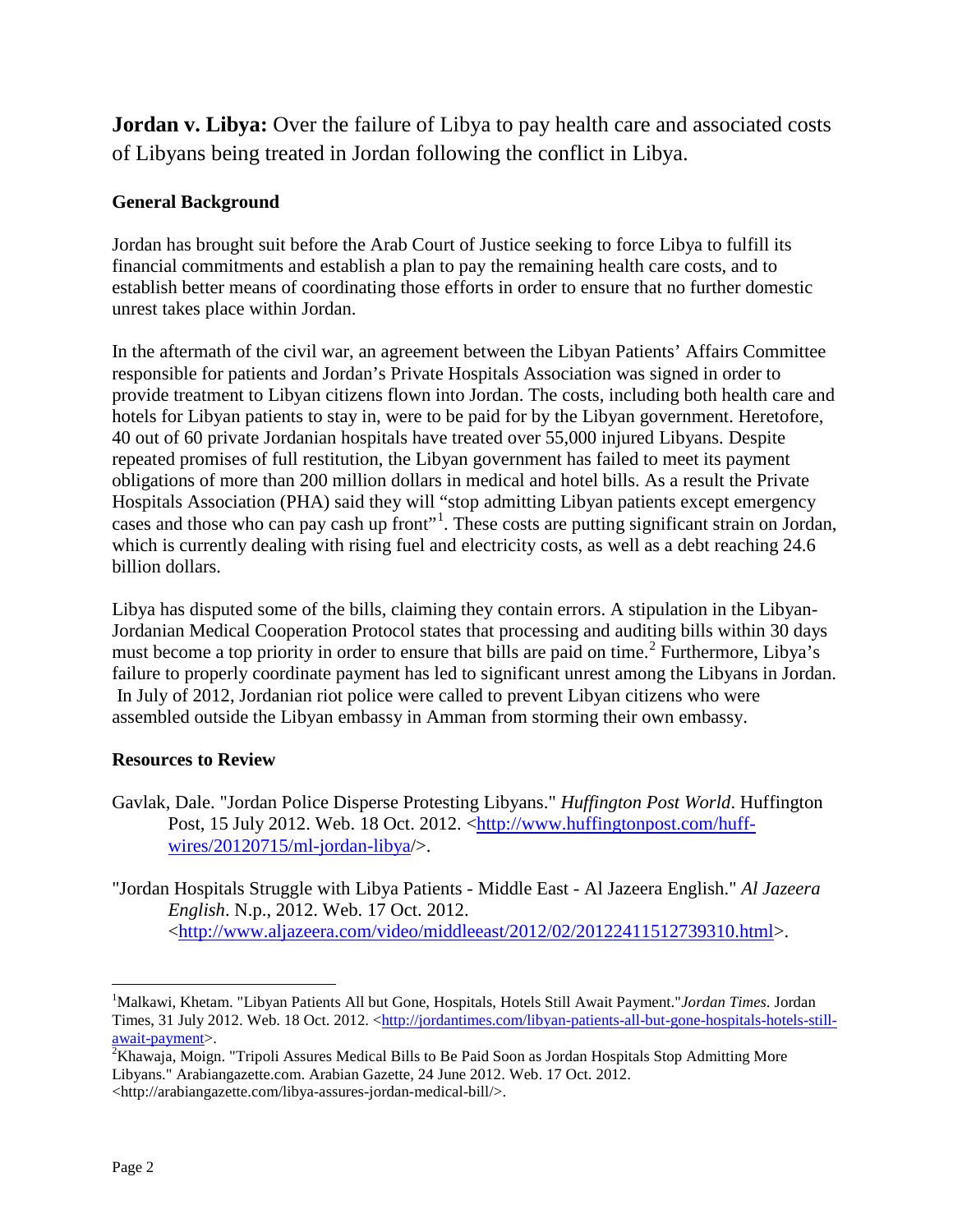"Jordan Eager for Libya to Pay Bills." *News24*. N.p., 18 June 2012. Web. [<http://www.news24.com/World/News/Jordan-eager-for-Libya-to-pay-bills-20120618>](http://www.news24.com/World/News/Jordan-eager-for-Libya-to-pay-bills-20120618).

- Khawaja, Moign. "Tripoli Assures Medical Bills to Be Paid Soon as Jordan Hospitals Stop Admitting More Libyans." *Arabiangazette.com*. Arabian Gazette, 24 June 2012. Web. 17 Oct. 2012. [<http://arabiangazette.com/libya-assures-jordan-medical-bill/>](http://arabiangazette.com/libya-assures-jordan-medical-bill/).
- "Libya's Revolutionary Fighters Turn to Jordan for Medical Treatment." *PRI: Public Radio International*. N.p., 5 Mar. 2012. Web. 17 Oct. 2012. [<http://www.pri.org/stories/world/middle-east/libya-s-revolutionary-fighters-turn-to](http://www.pri.org/stories/world/middle-east/libya-s-revolutionary-fighters-turn-to-jordan-for-medical-treatment-8754.html)[jordan-for-medical-treatment-8754.html>](http://www.pri.org/stories/world/middle-east/libya-s-revolutionary-fighters-turn-to-jordan-for-medical-treatment-8754.html).
- Malkawi, Khetam. "Libyan Patients All but Gone, Hospitals, Hotels Still Await Payment."*Jordan Times*. Jordan Times, 31 July 2012. Web. 18 Oct. 2012. [<http://jordantimes.com/libyan-patients-all-but-gone-hospitals-hotels-still-await](http://jordantimes.com/libyan-patients-all-but-gone-hospitals-hotels-still-await-payment)[payment>](http://jordantimes.com/libyan-patients-all-but-gone-hospitals-hotels-still-await-payment).
- Taha, Kamal. "Debt-ridden Jordan Pushes Libya to Pay Bills." *IOL News*. N.p., 18 June 2012. Web. 17 Oct. 2012. [<http://www.iol.co.za/news/africa/debt-ridden-jordan-pushes-libya](http://www.iol.co.za/news/africa/debt-ridden-jordan-pushes-libya-to-pay-bills-1.1321223)[to-pay-bills-1.1321223>](http://www.iol.co.za/news/africa/debt-ridden-jordan-pushes-libya-to-pay-bills-1.1321223).
- "Tripoli to pay Libyan patient dues soon." *Jordan Times*, Nov 13, 2012. Web, January 22, 2013. [<http://jordantimes.com/tripoli-to-pay-libyan-patient-dues-soon>](http://jordantimes.com/tripoli-to-pay-libyan-patient-dues-soon).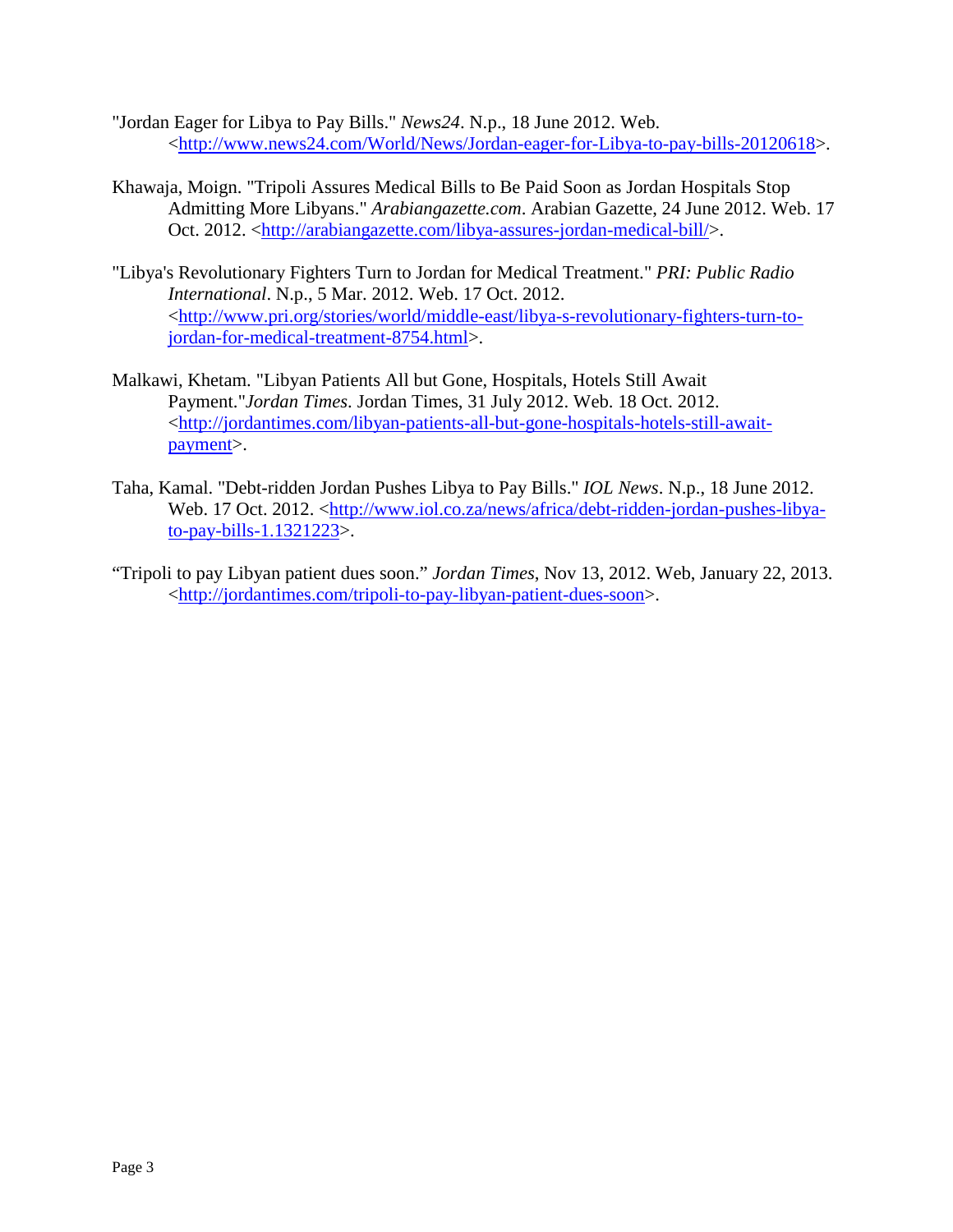<span id="page-4-0"></span>**UAE v. Oman:** Regarding the status of Borders and Territorial Governance concerning the historically disputed territory of the Musandam Peninsula.

#### **General Background**

This case revisits the historic dispute over the territory of the Musandam Peninsula, which has fertile land and petroleum reserves off the western coast of the Arabian Peninsula. Following the Iran-Iraq War in 1980, disputes over the territory subsided. A boundary treaty was signed in 1999 delineating the territory lines, and was not fully ratified until 2003, the results of which have not been published publicly. The Musandam serves as a strategic territory for Oman, but is an exclave divided by a stretch of territory owned by the UAE. Oman's claims to Musandam were solidified by the United Kingdom's backing during the Cold War and its status as an unadministered territory prior to the establishment of the United Arab Emirates.

The Musandam Peninsula is strategically located on the Strait of Hormuz. The navigable part of the strait falls within the territorial waters of Musandam, making it extremely important to Omani trade relations.<sup>[3](#page-4-1)</sup> Khasab, the capital of the Musandam governorate, is a major destination for Iranian sheep and goat traders. The traders will unload their herds, which make their way to the UAE and Saudi Arabia, and take back with them American electronics and cigarettes.<sup>[4](#page-4-2)</sup> The primary inhabitants of Musandam are the Shihuh, fishermen and herders thought to be descendents of the people from northern Oman.<sup>[5](#page-4-3)</sup> The governorate of Musandam also includes the Wilayet of Madha, which is an enclave within the UAE, but is separate from the Musandam Peninsula and Oman proper. The population of the governorate of Musandam is around 30,000.<sup>[6](#page-4-4)</sup> Given Musandam's important geostrategic location for bilateral and regional trade and its geographic contiguousness with the United Arab Emirates, the UAE wishes to reexamine the 2003 agreement regarding, and renew its claim, on the Musandam Peninsula.

#### **Resources to Review**

Guo, Rongxing. Territorial Disputes and Resource Management: A Global Handbook. New York: Nova Science Pub. Web. [http://books.google.com/books?id=z5Le627xQLgC&pg=PA183&lpg=PA183&dq=musa](http://books.google.com/books?id=z5Le627xQLgC&pg=PA183&lpg=PA183&dq=musandam+peninsula+dispute&source=bl&ots=7vdwW) [ndam+peninsula+dispute&source=bl&ots=7vdwW](http://books.google.com/books?id=z5Le627xQLgC&pg=PA183&lpg=PA183&dq=musandam+peninsula+dispute&source=bl&ots=7vdwW)

 <sup>3</sup> "Musandam Governorate." *Musandam Governorate*. N.p., n.d. Web. 17 Oct. 2012.

<span id="page-4-1"></span><sup>&</sup>lt;http://www.omanet.om/english/regions/musandam1.asp?cat=reg>.

<span id="page-4-2"></span><sup>&</sup>lt;sup>4</sup> Wells, Rhona. "The Norway of Arabia: Rhona Wells Travelled to Musandam, Which Travellers Have Likened to Norway in Scandinavia Because of Its Majestic Fjords." *The Middle East* Feb. 2004: n. pag. Web. 17 Oct. 2012.  $\langle$ http://www.thefreelibrary.com/The+Norway+of+Arabia:+Rhona+Wells+travelled+to+Musandam,+which...a0113897766>.

<sup>&</sup>lt;sup>5</sup> "Musandam Peninsula (peninsula, Arabia)." *Encyclopedia Britannica Online*. Encyclopedia Britannica, n.d. Web. 17<br>Oct. 2012. <http://www.britannica.com/EBchecked/topic/398481/Musandam-Peninsula>.

<span id="page-4-4"></span><span id="page-4-3"></span> $\delta$  Ibid.<sup>7</sup> Sari Hanafi and Taylor Long, "Governance, Governmentalities, and the State of Exception in the Palestinian Refugee Camps of Lebanon," *Journal of Refugee* Studies 23, no. 2 (2010): 145.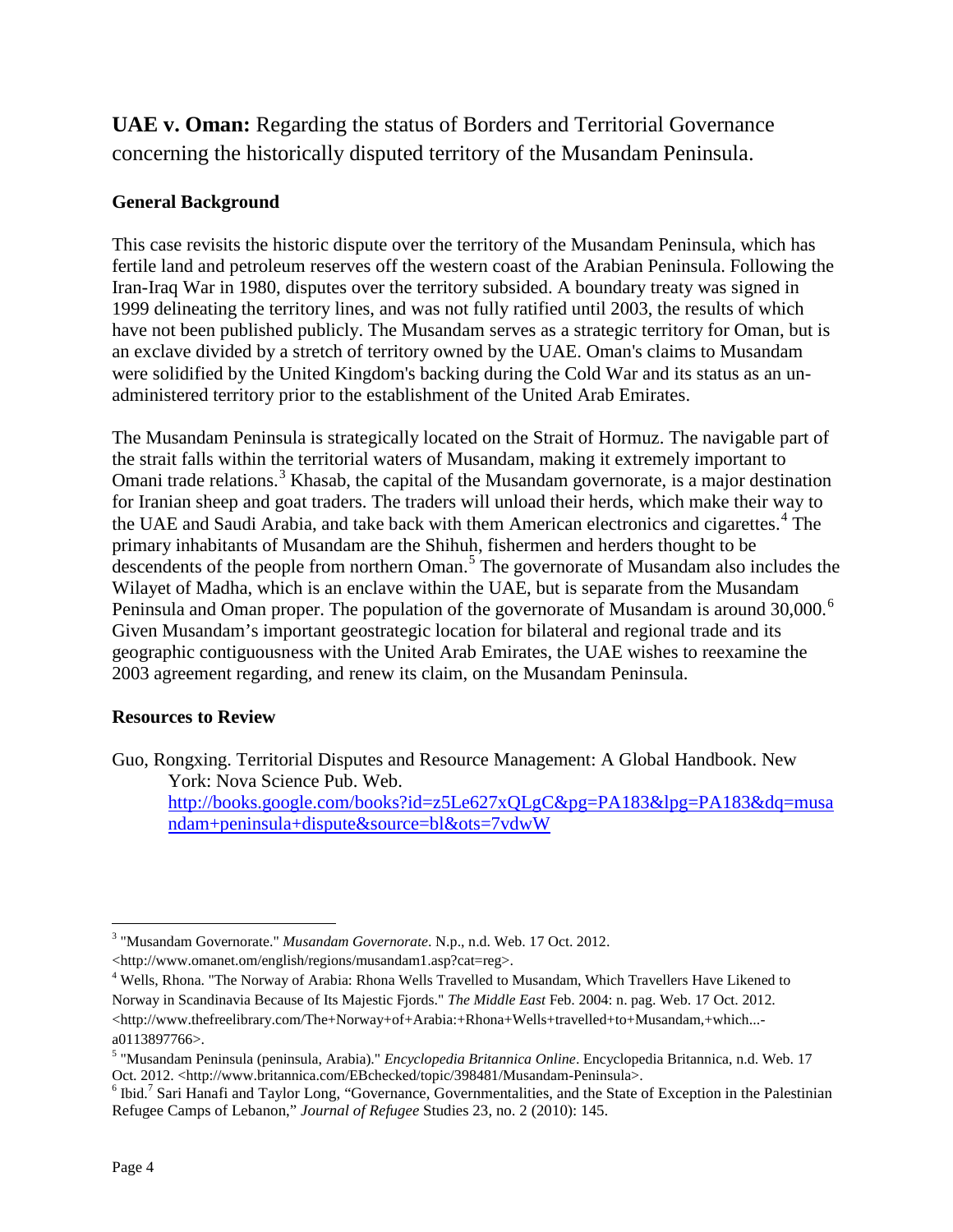- Lawton, John. "The Mountains Of Musandam." *Saudi Aramco World : Oman: The Mountains Of Musandam*. N.p., May-June 1983. Web. 17 Oct. 2012. [<http://www.saudiaramcoworld.com/issue/198303/oman](http://www.saudiaramcoworld.com/issue/198303/oman-the.mountains.of.musandam.htm)[the.mountains.of.musandam.htm>](http://www.saudiaramcoworld.com/issue/198303/oman-the.mountains.of.musandam.htm).
- "Musandum." N.p., n.d. Web. 17 Oct. 2012. [<http://2.bp.blogspot.com/-](http://2.bp.blogspot.com/-52iqXU3T5Hg/TfCPMU0FxsI/AAAAAAAABLw/kArzSAuyBxc/s1600/madha-na.jpg) [52iqXU3T5Hg/TfCPMU0FxsI/AAAAAAAABLw/kArzSAuyBxc/s1600/madha-na.jpg>](http://2.bp.blogspot.com/-52iqXU3T5Hg/TfCPMU0FxsI/AAAAAAAABLw/kArzSAuyBxc/s1600/madha-na.jpg).
- "Musandam Governorate." *Musandam Governorate*. N.p., n.d. Web. 17 Oct. 2012. [<http://www.omanet.om/english/regions/musandam1.asp?cat=reg>](http://www.omanet.om/english/regions/musandam1.asp?cat=reg).
- "Musandam Peninsula (peninsula, Arabia)." *Encyclopedia Britannica Online*. Encyclopedia Britannica, n.d. Web. 17 Oct. 2012. [<http://www.britannica.com/EBchecked/topic/398481/Musandam-Peninsula/>.](http://www.britannica.com/EBchecked/topic/398481/Musandam-Peninsula/%3e.)
- "Territorial Disputes." [United Arab Emirates country study.](http://lcweb2.loc.gov/frd/cs/aetoc.html) Helem Chapin Metz, ed. [Library of](http://en.wikipedia.org/wiki/Library_of_Congress)  [Congress,](http://en.wikipedia.org/wiki/Library_of_Congress) [Federal Research Division](http://en.wikipedia.org/wiki/Federal_Research_Division) (January 1993). This article incorporates text from this source, which is in the [public domain.](http://en.wikipedia.org/wiki/Public_domain) http://lcweb2.loc.gov/frd/cs/aetoc.html
- Wells, Rhona. "The Norway of Arabia: Rhona Wells Travelled to Musandam, Which Travellers Have Likened to Norway in Scandinavia Because of Its Majestic Fjords." *The Middle East* Feb. 2004: n. pag. Web. 17 Oct. 2012. [<http://www.thefreelibrary.com/The+Norway+of+Arabia:+Rhona+Wells+travelled+to+](http://www.thefreelibrary.com/The+Norway+of+Arabia:+Rhona+Wells+travelled+to+Musandam,+which...-a0113897766) [Musandam,+which...-a0113897766>](http://www.thefreelibrary.com/The+Norway+of+Arabia:+Rhona+Wells+travelled+to+Musandam,+which...-a0113897766).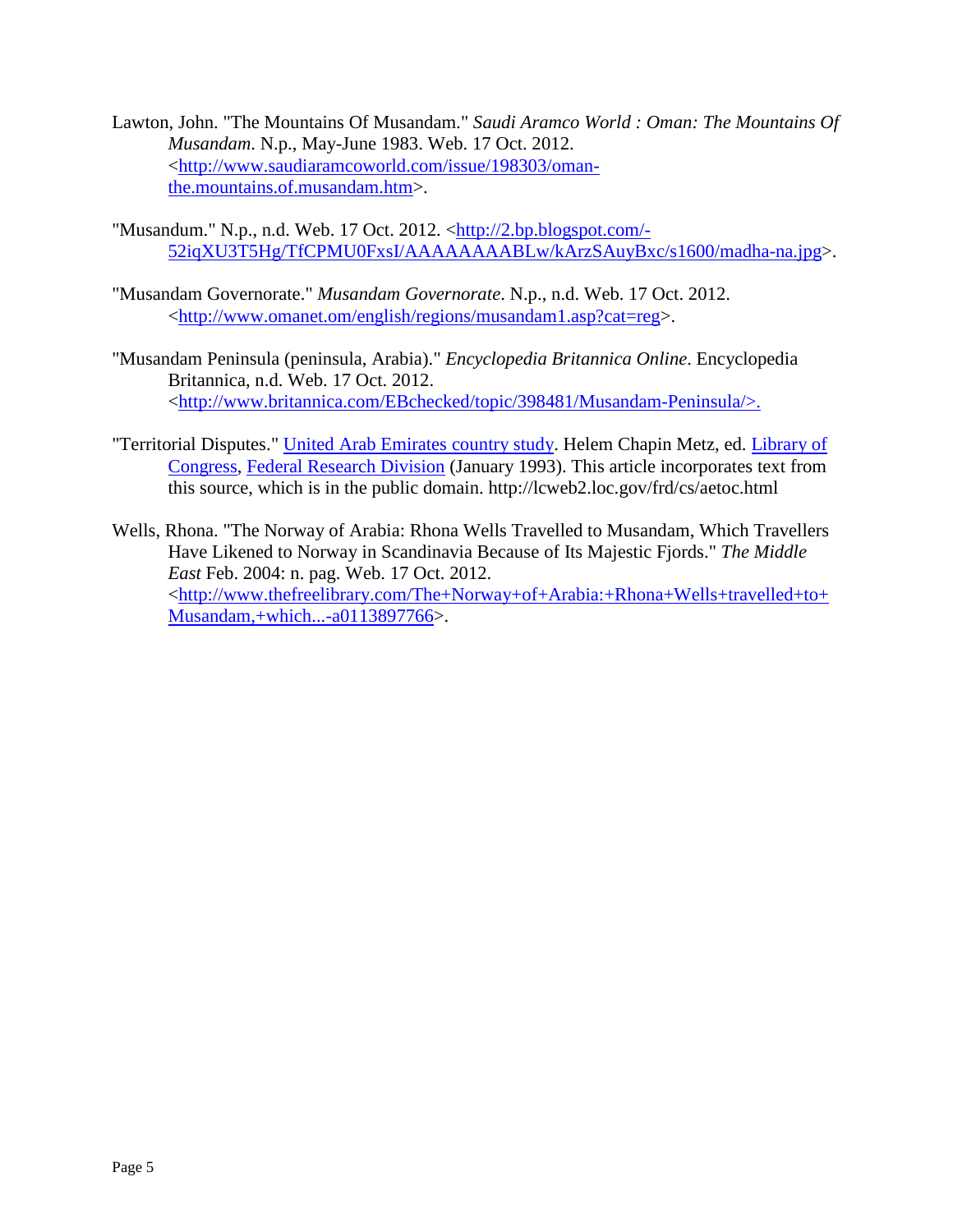<span id="page-6-0"></span>**League of Arab States (represented by Bahrain) v. Qatar:** Regarding Muslim Brotherhood election rigging.

#### **General Background**

The League has filed suit before the Arab Court of Justice in an effort to force Qatar to take responsibility for any fraud or tampering they have funded or caused, and to comply with all international and Arab League statutes governing the prevention of tampering with the internal affairs of foreign nations.

As state leaders fall throughout the Arab world as a result of uprisings and revolutions, the opportunities for power grabs in these governments have rapidly multiplied. One of the prominent players in attempts to assert leadership has been the Muslim Brotherhood, a multinational Islamic political movement. Qatar is a major funder of the Brotherhood which has attempted to take advantage of power vacuums in nations such as Libya and Egypt. This has given rise to allegations that Qatar's pursues tactics, including fueling the uprisings and tampering with elections, that conflict with international and regional laws and agreements. The League argues that Qatar is responsible for attempting to topple regimes and rigging elections by meddling in the affairs of, among other states, Tunisia, Libya, Syria, and Egypt through its funding of Islamist groups.

- "Anthony Shadid on Qatar." *Anthony Shadid*. N.p., n.d. Web. 18 Oct. 2012. [<http://anthonyshadid.com/in-the-media/interviews/anthony-shadid-on-qatar/>](http://anthonyshadid.com/in-the-media/interviews/anthony-shadid-on-qatar/).
- Levinson, Charles, Matt Bradley, and Tamer El-Ghobashy. "Islamist Wins Egyptian Vote." *Wsj.com*. N.p., 25 June 2012. Web. 18 Oct. 2012. [<http://online.wsj.com/article/SB10001424052702304458604577486420858304122.html](http://online.wsj.com/article/SB10001424052702304458604577486420858304122.html)  $\mathcal{L}$ .
- "Political aid is 'reshaping Middle East' (shame it's not democracy assistance)." *Democracy Digest*. N.p., n.d. Web. 18 Oct. 2012. [<http://www.demdigest.net/blog/2012/05/political](http://www.demdigest.net/blog/2012/05/political-aid-is-reshaping-middle-east-shame-its-not-democracy-assistance/)[aid-is-reshaping-middle-east-shame-its-not-democracy-assistance/>](http://www.demdigest.net/blog/2012/05/political-aid-is-reshaping-middle-east-shame-its-not-democracy-assistance/).
- "Qatar's Emir Leaves \$2 Billion 'deposit' to Egypt after Meeting President Morsi Politics Egypt - Ahram Online." *Al Ahram Online*. N.p., n.d. Web. 18 Oct. 2012. [<http://english.ahram.org.eg/NewsContent/1/64/50171/Egypt/Politics-/Qatars-Emir](http://english.ahram.org.eg/NewsContent/1/64/50171/Egypt/Politics-/Qatars-Emir-leaves--billion-deposit-to-Egypt-after.aspx)[leaves--billion-deposit-to-Egypt-after.aspx>](http://english.ahram.org.eg/NewsContent/1/64/50171/Egypt/Politics-/Qatars-Emir-leaves--billion-deposit-to-Egypt-after.aspx).
- "Qatar's Ties with the Muslim Brotherhood Affect Entire Region." *The National*. N.p., n.d. Web. 18 Oct. 2012. [<http://www.thenational.ae/thenationalconversation/comment/qatars-ties](http://www.thenational.ae/thenationalconversation/comment/qatars-ties-with-the-muslim-brotherhood-affect-entire-region)[with-the-muslim-brotherhood-affect-entire-region>](http://www.thenational.ae/thenationalconversation/comment/qatars-ties-with-the-muslim-brotherhood-affect-entire-region).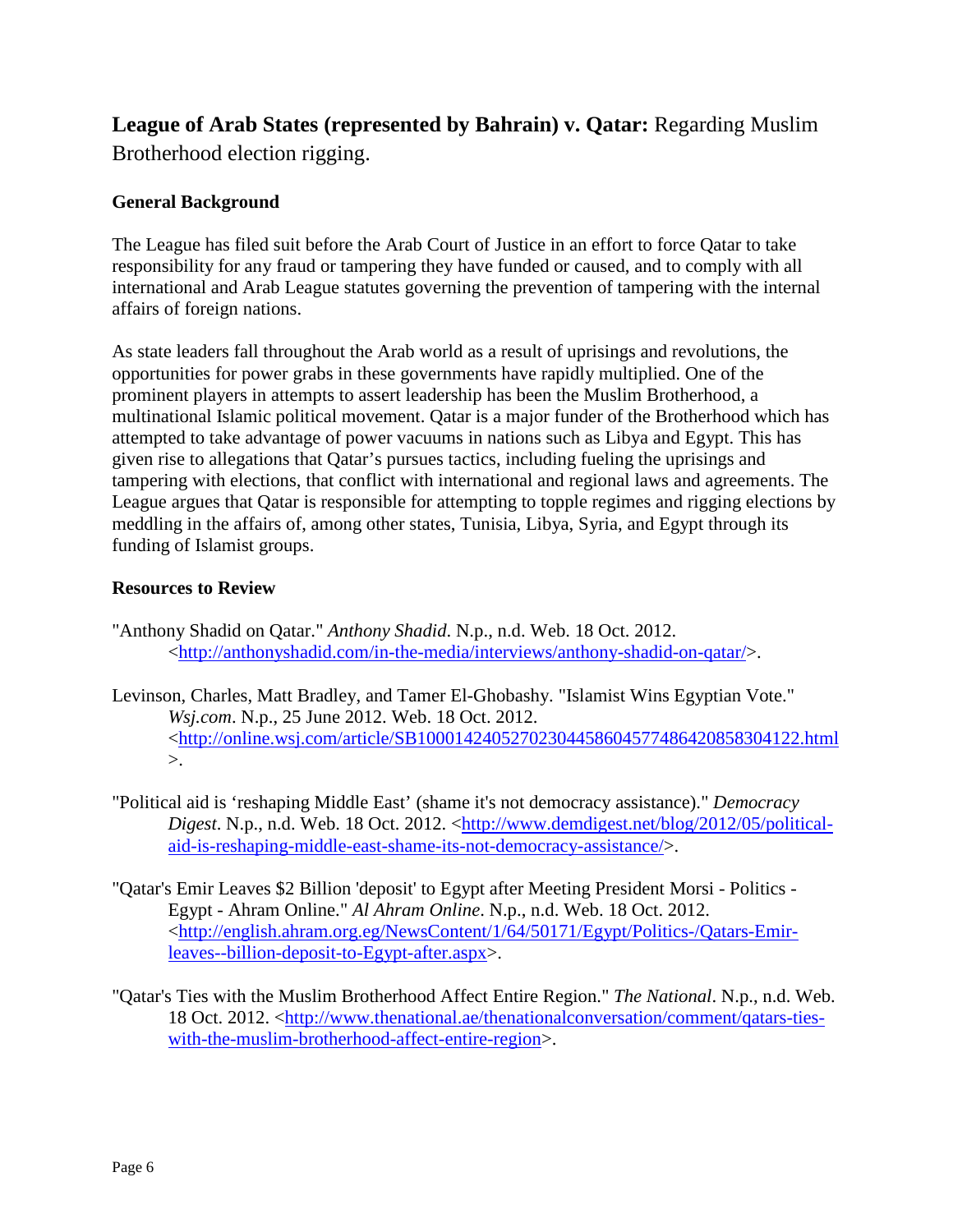<span id="page-7-0"></span>**Kuwait v. Somalia:** Regarding Somali government misuse of donations made by the State of Kuwait through the Kuwait Fund to the Somali state and its citizens.

#### **General Background**

Kuwait charges that the Somali Government has been misappropriating funding from the Kuwait Fund for Arab Economic Development. According to their website,

The Kuwait Fund extends loans on concessionary terms to finance development projects in the developing countries. The Fund also provides technical assistance to finance the costs of the feasibility studies of projects, as well as the training of nationals of the borrowing countries. [\(http://www.kuwait-fund.org/\)](http://www.kuwait-fund.org/)

Funding from Kuwait has gone towards helping with famine caused by drought, educational programs, and programs for political stability and security in Somalia. However, funds intended for economic and development works have instead been funneled to top government officials. Kuwait alleges that first the Somali Transitional National Government, and then the subsequent Transitional Federal Governments have mismanaged, misappropriated, and underreported hundreds of millions of dollars of donor aid, leading to the continued suffering and stagnation of the Somali people. Kuwait charges that Somalia's constant instability is only exacerbated by the mishandling by the Somali government of such international support. Somalia historically has had numerous governmental and social issues that have added to the economic problems plaguing the country. The government of Somalia has made numerous press releases thanking Kuwait for the donations towards stabilizing the region. Kuwait plans on continuing to contribute aid toward Somali security and stability through the Kuwait Fund per the decisions of the Somalia conference in February but demands measures are taken to improve the transparency and accountability of public funds.

#### **Resources to Review**

- "Foreign Policy In Focus." *FPIF*. N.p., n.d. Web. 19 Oct. 2012. [<http://www.fpif.org/articles/new\\_report\\_reveals\\_somalias\\_missing\\_millions>](http://www.fpif.org/articles/new_report_reveals_somalias_missing_millions).
- Kuwait Fund for Arab Economic Development. Web. 22 January 2013. [<http://www.kuwait](http://www.kuwait-fund.org/)[fund.org/>](http://www.kuwait-fund.org/).
- "Somalia Transition Will Not Go beyond 20 August 2012, Security Council Reiterates While Extending Mandate of Sanctions Monitoring Group." *UN News Center*. UN, 25 July 2012. Web. 19 Oct. 2012. [<http://www.un.org/News/Press/docs/2012/sc10725.doc.htm>](http://www.un.org/News/Press/docs/2012/sc10725.doc.htm).

"Statement of Kuwait at Somalia Conference." *Kuna.net*. N.p., 23 Feb. 2012. Web. 19 Oct. 2012. [<http://www.kuna.net.kw/ArticleDetails.aspx?id=2223277&language=en>](http://www.kuna.net.kw/ArticleDetails.aspx?id=2223277&language=en).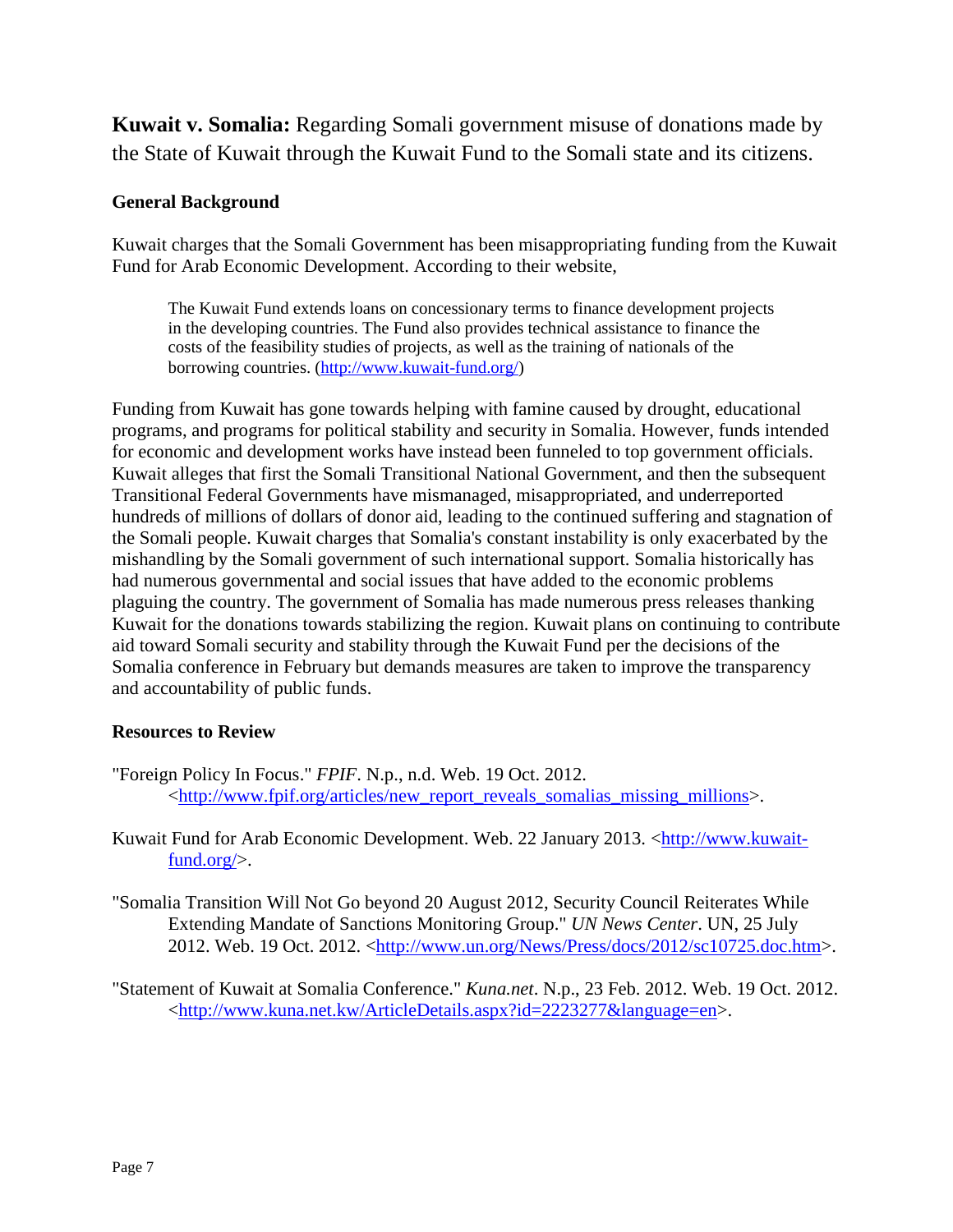<span id="page-8-0"></span>**Palestine v. Lebanon:** Over legal employment opportunity restrictions imposed upon Palestinian refugees in Lebanon.

#### **General Background**

Palestinian refugees make up nearly 10% of the population of Lebanon, and began seeking refuge in Lebanon as early as the 1940s. They live in camps (initially intended to be temporary but remaining in the same location since 1948 and 1967) and in informal gatherings throughout the country. Palestinian refugees seeking work have encountered resistance from the Lebanese government in some fields. Laws regarding employment of Palestinian refugees in Lebanon reflect on the political culture and relations between Palestinian and Lebanese leadership. In 1962, the Lebanese government classified the refugees as foreigners, and Palestinians had to obtain work permits similar to other foreigners. This significantly reduced the fields in which Palestinians could work.<sup>[7](#page-8-1)</sup> During the Lebanese Civil War, work permits were nearly nonexistent, as relations soured between Lebanon and Palestine. According to the Committee for Employment of Palestinian Refugees in Lebanon, "on August 17, 2010, the Lebanese Parliament ratified legal amendments to Article 9 of the [Social Security Law;](http://www.cep-lb.org/august_17.html) and Article 59 of the Lebanese Labour Law," which continue to make it illegal for Palestinians to pursue some 72 "syndicated professions" (including medicine, engineering and law) outside of the camps in Lebanon.<sup>[8](#page-8-2)</sup> In an effort to prevent permanent settlement, the Lebanese government forbade Palestinian refugees from acquiring property inside Lebanon.<sup>[9](#page-8-3)</sup> Lebanon is not a party to either the 1951 United Nations Convention Relating to the Status of Refugees or its 1967 Protocol which define the term refugee and outline refugee rights and host state responsibilities.

- "August 17, 2010 Amendments." *Council for Employment of Palestinian Refugees in Lebanon*. CEP, n.d. Web. 16 Nov. 2012. [<http://www.cep-lb.org/august\\_17.html>](http://www.cep-lb.org/august_17.html).
- Hanafi, S., and T. Long. "Governance, Governmentalities, and the State of Exception in the Palestinian Refugee Camps of Lebanon." *Journal of Refugee Studies* 23.2 (2010): 134- 59. Print.
- The National Social Security Fund, *Informational Memorandum no, 437* issued on May 23, 2011. Full memorandum in original Arabic retrieved from, Lebanese-Palestinian Dialogue Committee website: [http://www.lpdc.gov.lb/Rights/Areas-of-Work/Right-To-](http://www.lpdc.gov.lb/Rights/Areas-of-Work/Right-To-Work.aspx)[Work.aspx#](http://www.lpdc.gov.lb/Rights/Areas-of-Work/Right-To-Work.aspx)
- "Occupied Palestinian Territory." *UNHCR.org*. UNHCR UN Refugee Agency, n.d. Web. 23 Jan. 2013. [<http://www.unhcr.org/cgi-bin/texis/vtx/page?page=49e486826>](http://www.unhcr.org/cgi-bin/texis/vtx/page?page=49e486826)

<span id="page-8-1"></span><sup>&</sup>lt;sup>7</sup> Sari Hanafi and Taylor Long, "Governance, Governmentalities, and the State of Exception in the Palestinian Refugee Camps of Lebanon," *Journal of Refugee* Studies 23, no. 2 (2010): 145.

<span id="page-8-3"></span><span id="page-8-2"></span>

<sup>&</sup>lt;sup>8</sup> Committee for Employment of Palestinians in Lebanon, [http://www.cep-lb.org/august\\_17.html](http://www.cep-lb.org/august_17.html) <sup>9</sup> The National Social Security Fund, *Informational Memorandum no*, 437 issued on May 23, 2011. Full memorandum in original Arabic retrieved from, Lebanese-Palestinian Dialogue Committee website: [http://www.lpdc.gov.lb/Rights/Areas-of-Work/Right-To-Work.aspx#](http://www.lpdc.gov.lb/Rights/Areas-of-Work/Right-To-Work.aspx%23)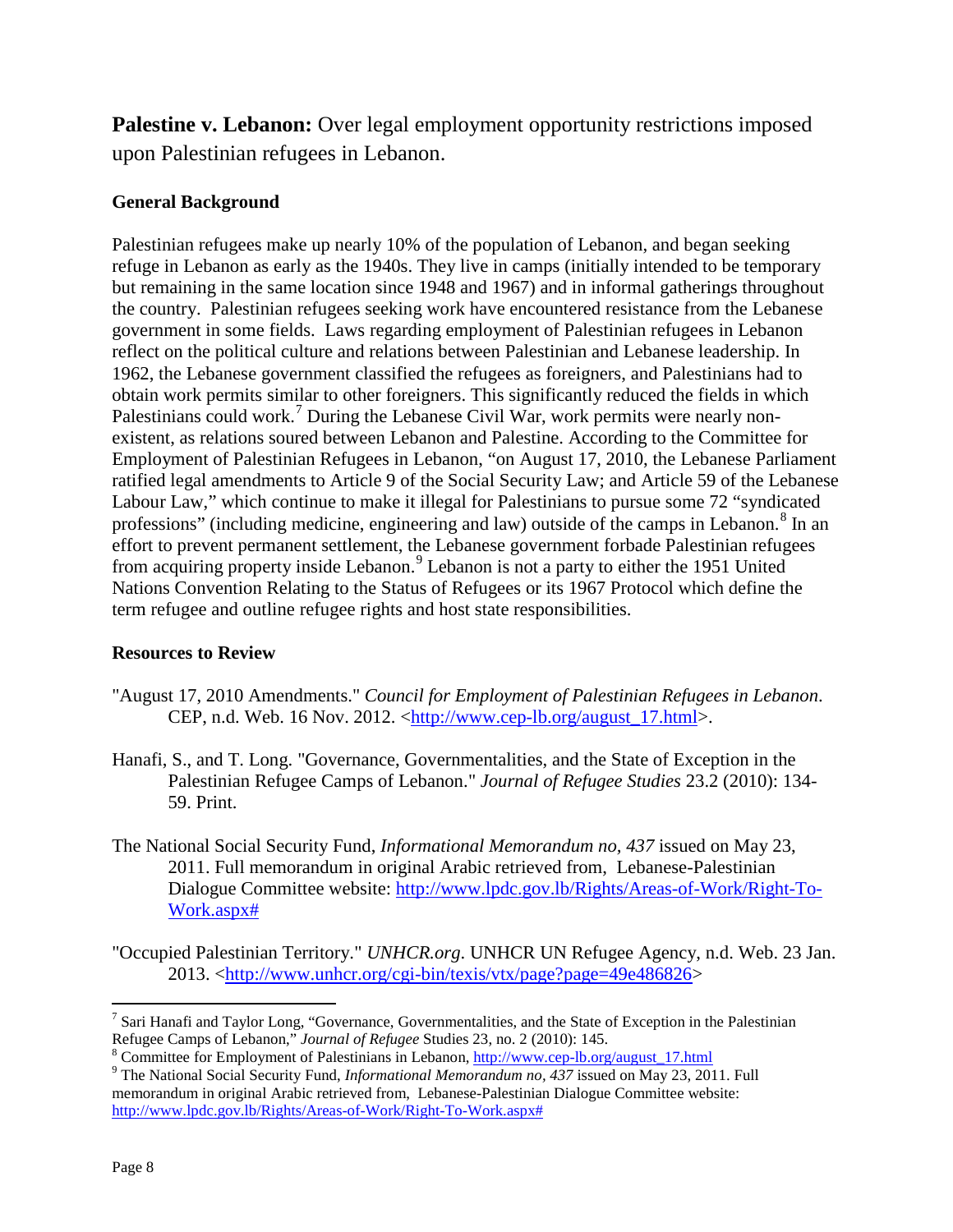<span id="page-9-0"></span>**Sudan v. Egypt:** Regarding the mistreatment of Sudanese refugees in Egypt in violation of the UNHCR 1951 Convention relating to the Status of Refugees and the 1967 Protocol, of which Egypt became a signatory on 21 May 1981.

#### **General Background**

Sudan has filed suit before the Arab Court of Justice in an effort to force Egypt to abandon its use of lethal force to stop unarmed refugees, and cease the inhumane treatment of detained migrants, pursuant to international human rights laws and conventions. Aside from being a signatory to the UNHCR 1951 Convention relating to the Status of Refugees and the 1967 Protocol, Egypt also has a bilateral agreement with Sudan which allows Sudanese migrants/refugees to live and work in Egypt; however, approval of asylum is often lengthy and involves an arduous interview process.<sup>[10](#page-9-1)</sup>

In an effort to escape the violence and civil war, which has persisted in Sudan for decades, many Sudanese citizens have fled the country, seeking refuge in other nations. Migrants often don't reach their destination; Egyptian forces detain migrants in harsh conditions, and in some cases a "shoot to stop" policy is used to prevent refugees from crossing the Sinai Peninsula into Israel. Those that do reach Israel are often sent back to Egypt by Israeli authorities. Many Sudanese migrants are deported back to Sudan where they face the possibility of torture and death by militants. Those who remain in Egypt find living in society and finding employment difficult due to restrictions and prejudice. Egypt contends that its current internal political instability and the welfare of its own citizens are a priority and that the Egyptian government and economy cannot sustain or absorb the large numbers of Sudanese refugees entering its borders.

- "Convention and Protocol Relating to the Treatment of Refugees." United Nations High Commissioner for Refugees. Web. 23 January 2013. [<http://www.unhcr.org/3b66c2aa10.html>](http://www.unhcr.org/3b66c2aa10.html).
- Nkrumah, Gamal. "Here Today, Gone Tomorrow." Al-Ahram Weekly. AL-AHRAM, 2 Aug. 2007. Web. 16 Nov. 2012. [<http://weekly.ahram.org.eg/2007/856/eg9.htm>](http://weekly.ahram.org.eg/2007/856/eg9.htm).
- Williams, Daniel. "Egypt Is Uneasy Stop For Sudanese Refugees." *Washington Post*. The Washington Post Foreign Service, 27 Feb. 2006. Web. 16 Nov. 2012. [<http://www.washingtonpost.com/wp](http://www.washingtonpost.com/wp-dyn/content/article/2006/02/26/AR2006022601309.html)[dyn/content/article/2006/02/26/AR2006022601309.html>](http://www.washingtonpost.com/wp-dyn/content/article/2006/02/26/AR2006022601309.html).

<span id="page-9-1"></span> <sup>10</sup>Williams, Daniel. "Egypt Is Uneasy Stop For Sudanese Refugees." *Washington Post*. The Washington Post Foreign Service, 27 Feb. 2006. Web. 16 Nov. 2012. [<http://www.washingtonpost.com/wp](http://www.washingtonpost.com/wp-dyn/content/article/2006/02/26/AR2006022601309.html)[dyn/content/article/2006/02/26/AR2006022601309.html>](http://www.washingtonpost.com/wp-dyn/content/article/2006/02/26/AR2006022601309.html).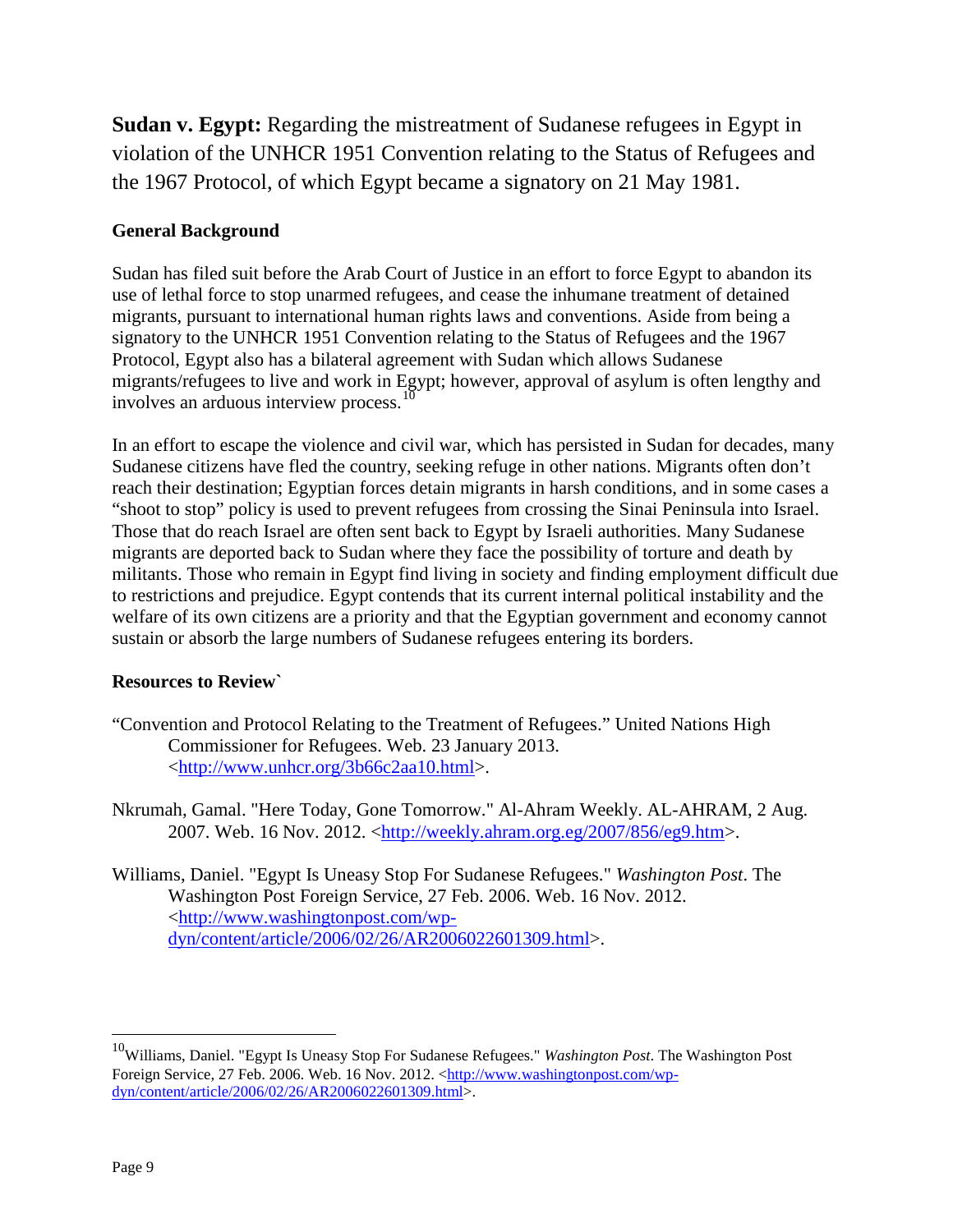<span id="page-10-0"></span>**Advisory Opinion:** Extradition of former Libyan Prime Minister Al-Baghdadi Ali al-Mahmoudi from Tunisia to Libya.

#### **General Background**

An emerging constitutional crisis has arisen in Tunisia and the Arab Court of Justice has been asked to provide an advisory opinion to the Tunisian government. The Court's opinion will help to strengthen the constitutional drafting process currently taking place in Tunisia and help to address major structural questions, including the question on how the constitution maintains a balance of power. A Tunisian constitutional court is planned but details regarding composition, procedure, jurisdiction, and precedent are still subject to debate.

The secret extradition from Tunisia to Libya of Al-Baghdadi Ali al-Mahmoudi, former deputy to the late Libyan dictator Muammar Gaddafi, signals the growing political struggle between Islamists and secularists in Tunisia. President Moncef Marzouki fiercely opposed Libyan requests to send al-Mahmoudi back, arguing that the extradition was "illegal, all the more so because it has been done unilaterally and without consulting the president of the republic," according a presidential spokesperson quoted by France  $24.11$  $24.11$  Marzouki, a noted human rights activist, argued that al-Mahmoudi was at risk of being tortured and executed in Libya and that under the Geneva Conventions, Tunisia was obligated to keep him until it ruled on his request for political asylum. Ali al-Mahmoudi is the first senior official to be sent back for trial under Libya's new leaders and his extradition could establish a precedent for other countries who have given refuge to members of Gaddafi's now-former regime.

#### **Questions Presented**

- I. What are the powers of the president and how are they limited by the Tunisian constitution?
- II. Was the extradition of Al-Baghdadi Ali al-Mahmoudi legal?
- III. What kind of assurances can Libyan authorities provide to ensure a fair trial?
- IV. Does al-Mahmoudi's extradition establish a precedent for other countries who have given refuge to members of deposed regimes?

#### **Request for Written Statements**

The Arab Court of Justice has requested written and oral statements from President Moncef Marzouki and Prime Minister Hamadi Jabali/the Tunisian Judiciary on all four Questions Presented.

<span id="page-10-1"></span><sup>&</sup>lt;sup>11</sup> Shrago, Luke. "Tunisia's Extradition of Libyan Ex-PM 'illegal'" *FRANCE 24*. N.p., 25 June 2012. Web. 01 Feb. 2013. <http://www.france24.com/en/20120625-tunisia-president-angry-illegal-extradition-libya-former-pmbaghdadi-mahmoudi-gaddafi-marzouki>.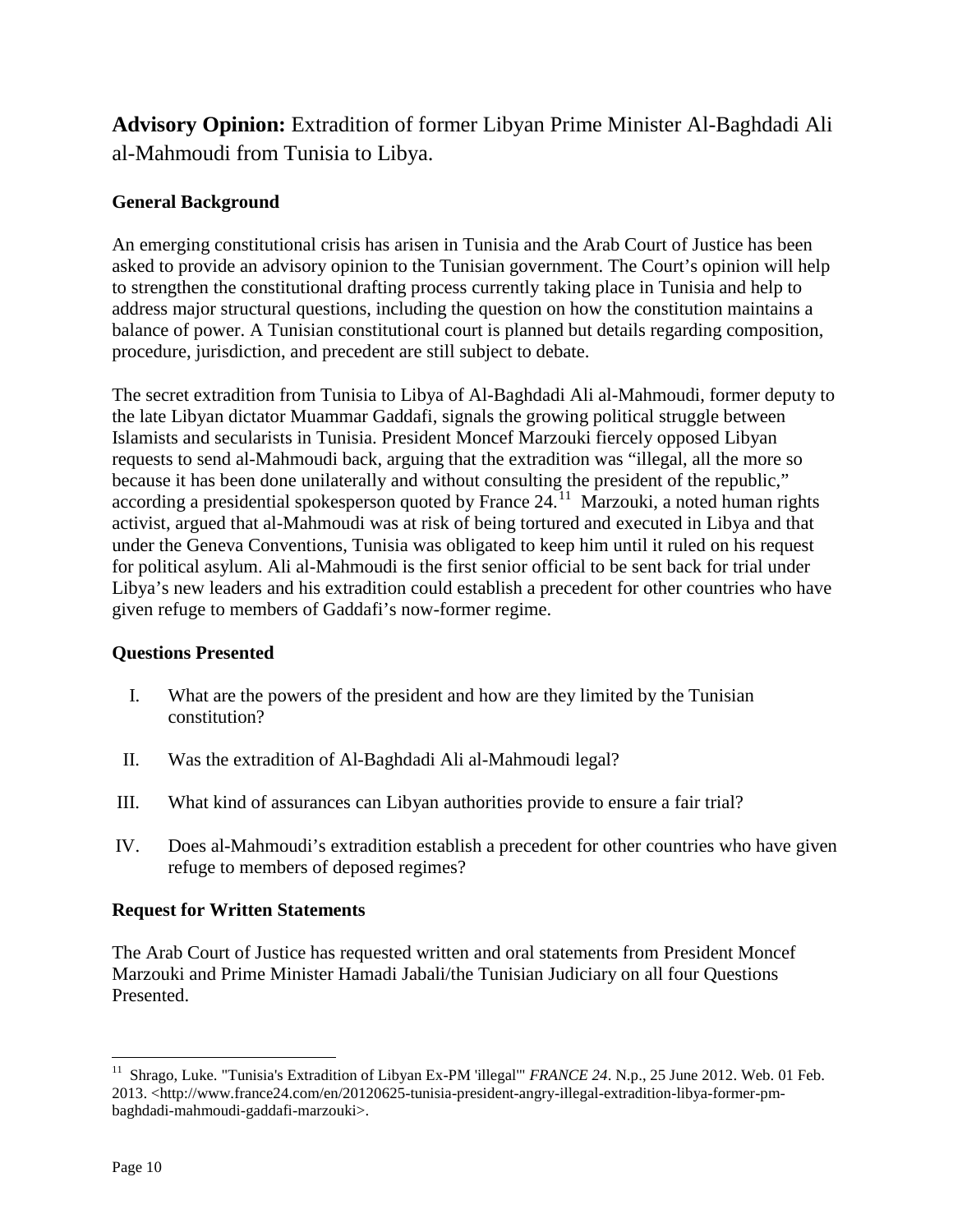- "Constitutional Reform in Arab Countries › Tunisia." *MPIL Research*. Max Planck Institute for Comparative Public Law and International Law, 18 Oct. 2012. Web. 23 Jan. 2013. < [http://www.mpil.de/ww/en/pub/research/details/know\\_transfer/constitutional\\_reform\\_in\\_](http://www.mpil.de/ww/en/pub/research/details/know_transfer/constitutional_reform_in_arab_/tunesien.cfm) [arab\\_/tunesien.cfm>](http://www.mpil.de/ww/en/pub/research/details/know_transfer/constitutional_reform_in_arab_/tunesien.cfm).
- Fetouri, Mustafa. "Extradition of Libyan PM Is a Distraction From Deeper Crisis." *Al-Monitor.com*. Al-Monitor Pulse of the Middle East, 2012. Web. 23 Jan. 2013. < [http://www.al-monitor.com/pulse/iw/contents/articles/opinion/2012/al-monitor/yet](http://www.al-monitor.com/pulse/iw/contents/articles/opinion/2012/al-monitor/yet-another-prisoner-with-little.html)[another-prisoner-with-little.html>](http://www.al-monitor.com/pulse/iw/contents/articles/opinion/2012/al-monitor/yet-another-prisoner-with-little.html).
- Hamadi, Monia B. "Tunisia Debates Constitution Over Concerns of Sharia Law." *Al-Monitor.com*. Trans. Sahar Ghoussoub. Al-Monitor Pulse of the Middle East, 2012. Web. 23 Jan. 2013. < [http://www.al](http://www.al-monitor.com/pulse/ar/contents/articles/politics/2012/06/ennahdha-raises-the-issue-of-sha.html)[monitor.com/pulse/ar/contents/articles/politics/2012/06/ennahdha-raises-the-issue-of](http://www.al-monitor.com/pulse/ar/contents/articles/politics/2012/06/ennahdha-raises-the-issue-of-sha.html)[sha.html>](http://www.al-monitor.com/pulse/ar/contents/articles/politics/2012/06/ennahdha-raises-the-issue-of-sha.html).
- Meziou, Dorra M. "Tunisian President Furious After Losing Extradition Dispute." *Al-Monitor.com*. Trans. Sami-Joe Abboud. Al-Monitor Pulse of the Middle East, 26 June 2012. Web. 23 Jan. 2013. < [http://www.al-monitor.com/pulse/politics/2012/06/moncefs](http://www.al-monitor.com/pulse/politics/2012/06/moncefs-prerogatives-and-marzouk.html)[prerogatives-and-marzouk.html>](http://www.al-monitor.com/pulse/politics/2012/06/moncefs-prerogatives-and-marzouk.html).
- Nasraoui, Radhia. "Tunisia Opposition: Extradition Was 'Secret Deal' with Libyans." *Al-Monitor.com*. Al-Monitor Pulse of the Middle East, 2 July 2012. Web. 23 Jan. 2013. < [http://www.al-monitor.com/pulse/tr/contents/articles/opinion/2012/al-monitor/tunisia](http://www.al-monitor.com/pulse/tr/contents/articles/opinion/2012/al-monitor/tunisia-opposition-extradition-w.html)[opposition-extradition-w.html>](http://www.al-monitor.com/pulse/tr/contents/articles/opinion/2012/al-monitor/tunisia-opposition-extradition-w.html).
- National Constituent Assembly of the Tunisian Republic. "Tunisia Constitution." *Unpan1.un.org*. United Nations Public Administration Network, 1999. Web. 23 Jan. 2013. < [http://unpan1.un.org/intradoc/groups/public/documents/cafrad/unpan004842.pdf>](http://unpan1.un.org/intradoc/groups/public/documents/cafrad/unpan004842.pdf).
- Pickard, Duncan. "The Current Status of Constitution Making in Tunisia -Carnegie Endowment for International Peace." *CarnegieEndowment.org*. Carnegie Endowment for International Peace, 19 Apr. 2012. Web. 23 Jan. 2013. < [http://carnegieendowment.org/2012/04/19/current-status-of-constitution-making-in](http://carnegieendowment.org/2012/04/19/current-status-of-constitution-making-in-tunisia)[tunisia>](http://carnegieendowment.org/2012/04/19/current-status-of-constitution-making-in-tunisia).
- Shrago, Luke. "Tunisia's Extradition of Libyan Ex-PM 'illegal'" *FRANCE 24*. N.p., 25 June 2012. Web. 01 Feb. 2013. <http://www.france24.com/en/20120625-tunisia-presidentangry-illegal-extradition-libya-former-pm-baghdadi-mahmoudi-gaddafi-marzouki>.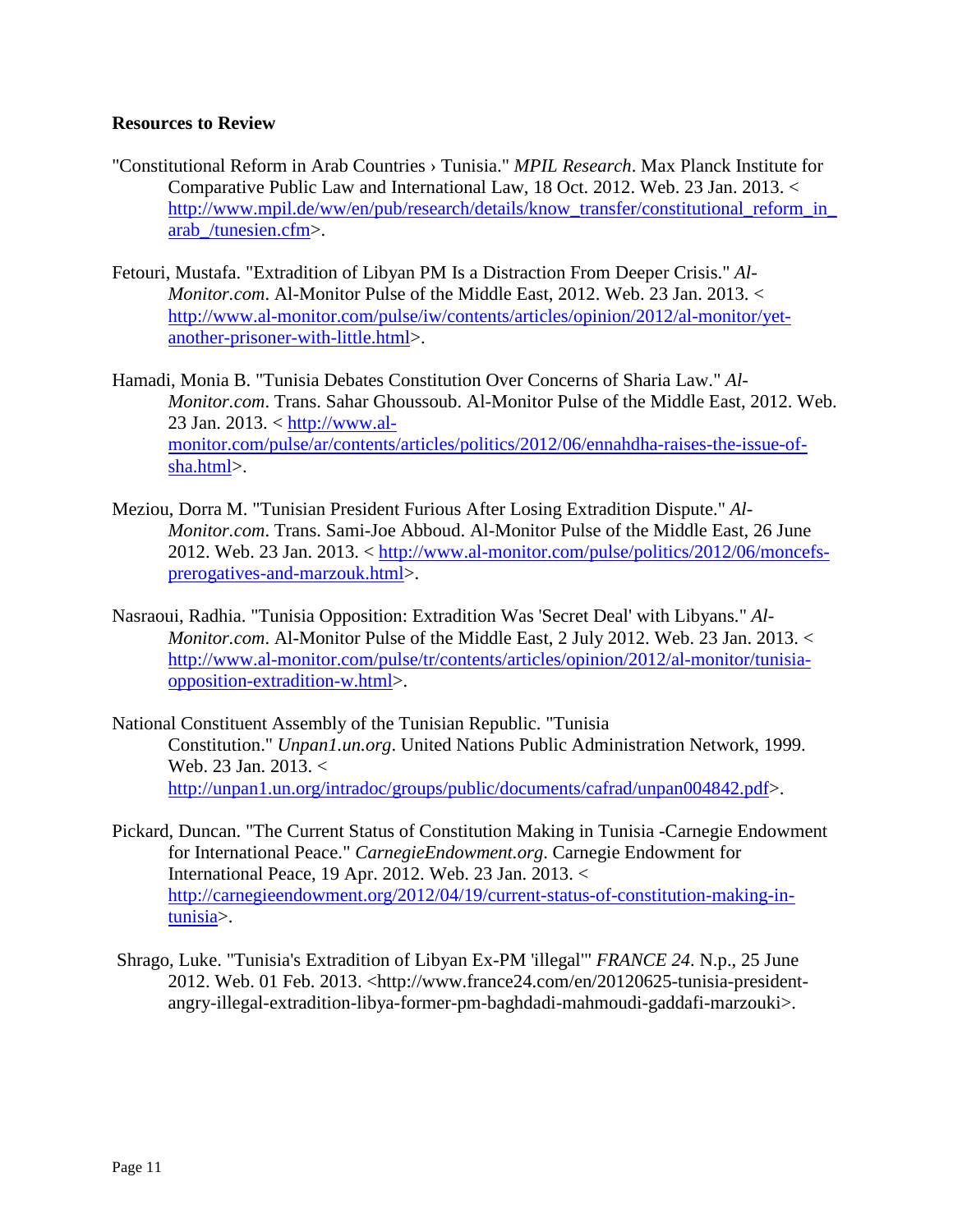"Tunisia: Extradition of Former Libyan Prime Minister Violates Human Rights." *Amensty International News*. Amnesty International, 25 June 2012. Web. 23 Jan. 2013. < [http://www.amnesty.org/en/news/tunisia-extradition-former-libyan-pm-al-mahmoudi](http://www.amnesty.org/en/news/tunisia-extradition-former-libyan-pm-al-mahmoudi-condemned-2012-06-25)[condemned-2012-06-25>](http://www.amnesty.org/en/news/tunisia-extradition-former-libyan-pm-al-mahmoudi-condemned-2012-06-25).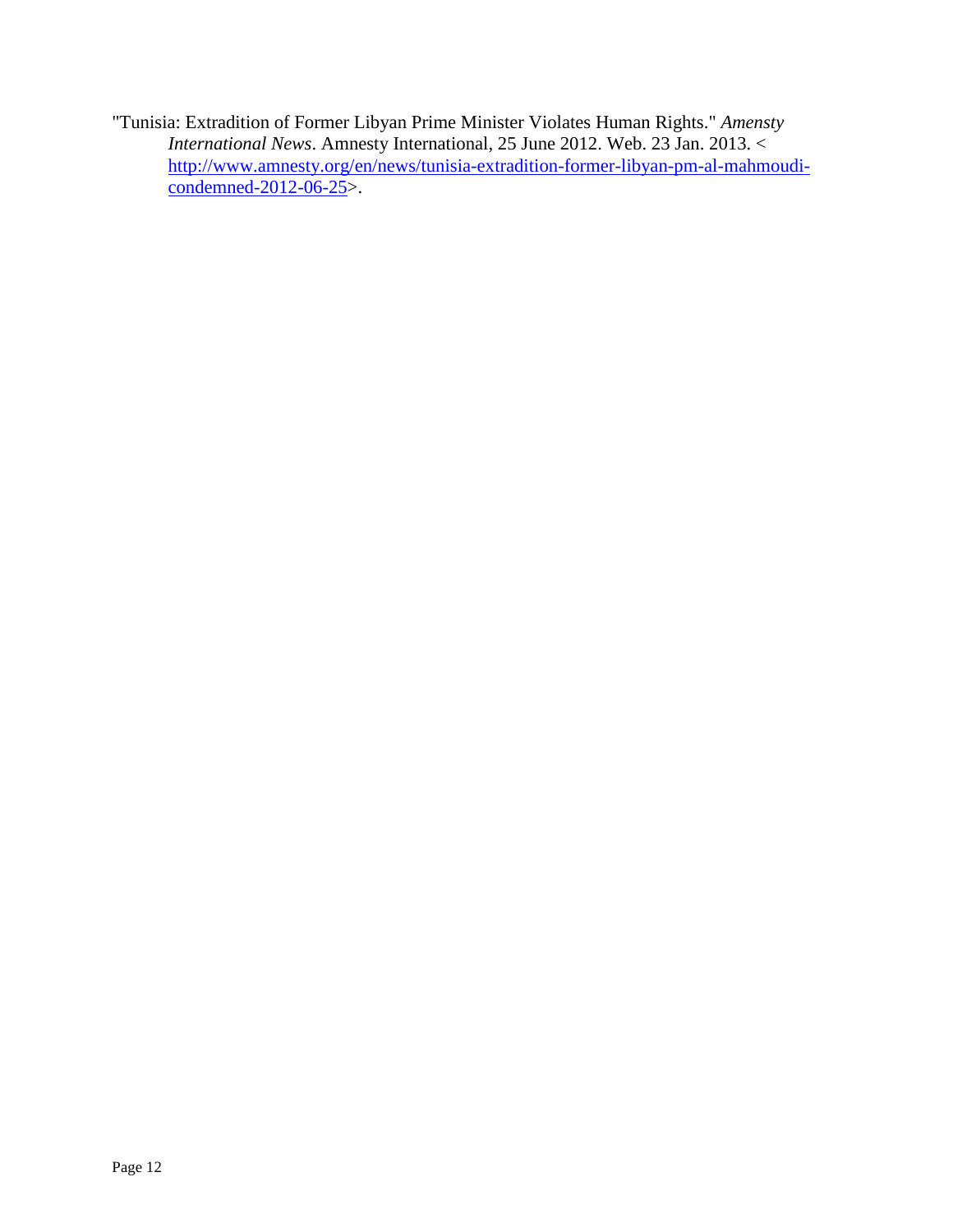<span id="page-13-0"></span>**Turkey v. Syria:** Over Syria's landmine placements along the border with Turkey.

#### **General Background**

Turkey has filed suit before the Arab Court of Justice in an effort to force Syria to remove the landmines at the border and come into compliance with international and Arab League standards regarding border security and casualties resulting from efforts to secure these borders.

In the wake of the massive turmoil that continues to plague Syria, the violence has started to spread to adjacent countries. One such example is the planting of illegal landmines along the Syrian-Turkish border. Whether the landmines have been planted in an effort to deter immigration or emigration, they have been responsible for the deaths of numerous refugees and Turkish soldiers and civilians. Rumors are circulating that the Free Syrian Army, in response to the planting of landmines, plans to disarm and re-deploy the landmines against government forces. The 1997 Ottawa Treaty made the use of such anti-personnel landmines illegal, though Syria is not a signatory to the agreement.

- Ferguson, Jane. "Syria Rebels to Reuse Regime Landmines." *Aljazeera.com*. Al Jazeera English, 1 Aug. 2012. Web. 12 Oct. 2012. < [http://www.aljazeera.com/news/middleeast/2012/08/20128145346410186.html>](http://www.aljazeera.com/news/middleeast/2012/08/20128145346410186.html).
- Human Rights Watch. "Syria: Army Planting Banned Landmines | Human Rights Watch." *HRW News*. Human Rights Watch, 13 Mar. 2012. Web. 12 Aug. 2012. < [http://www.hrw.org/news/2012/03/13/syria-army-planting-banned-landmines>](http://www.hrw.org/news/2012/03/13/syria-army-planting-banned-landmines).
- "Mine Ban Treaty." *ICBL.org*. International Campaign to Ban Landmines, n.d. Web. 23 Jan. 2013. < [http://www.icbl.org/index.php/icbl/Universal/MBT/States-Parties>](http://www.icbl.org/index.php/icbl/Universal/MBT/States-Parties).
- "Syria Laying Landmines along Border: Human Rights Watch." *BBC News*. British Broadcasting Company, 13 Mar. 2012. Web. 12 Oct. 2012. < [http://www.bbc.co.uk/news/world](http://www.bbc.co.uk/news/world-middle-east-17349593)[middle-east-17349593>](http://www.bbc.co.uk/news/world-middle-east-17349593).
- United Nations. "Disarmament Conventional Arms Landmines." *UN.org*. United Nations, n.d. Web. 12 Oct. 2012. < [http://www.un.org/disarmament/convarms/Landmines/>](http://www.un.org/disarmament/convarms/Landmines/).
- Watson, Ivan, and Yesim Comert. "Trying to Clear Syrian Landmines from Turkey's Border." *Security Clearance RSS*. CNN, 29 Mar. 2012. Web. 12 Oct. 2012. < [http://security.blogs.cnn.com/2012/03/29/trying-to-clear-syrian-landmines-from-turkeys](http://security.blogs.cnn.com/2012/03/29/trying-to-clear-syrian-landmines-from-turkeys-border/)[border/>](http://security.blogs.cnn.com/2012/03/29/trying-to-clear-syrian-landmines-from-turkeys-border/).
- United Nations. "International Humanitarian Law Ottawa Treaty, 1997." *International Humanitarian Law - Treaties & Documents*. International Committee of the Red Cross, 18 Sept. 1997. Web. 23 Jan. 2013. [<http://www.icrc.org/ihl.nsf/FULL/580>](http://www.icrc.org/ihl.nsf/FULL/580).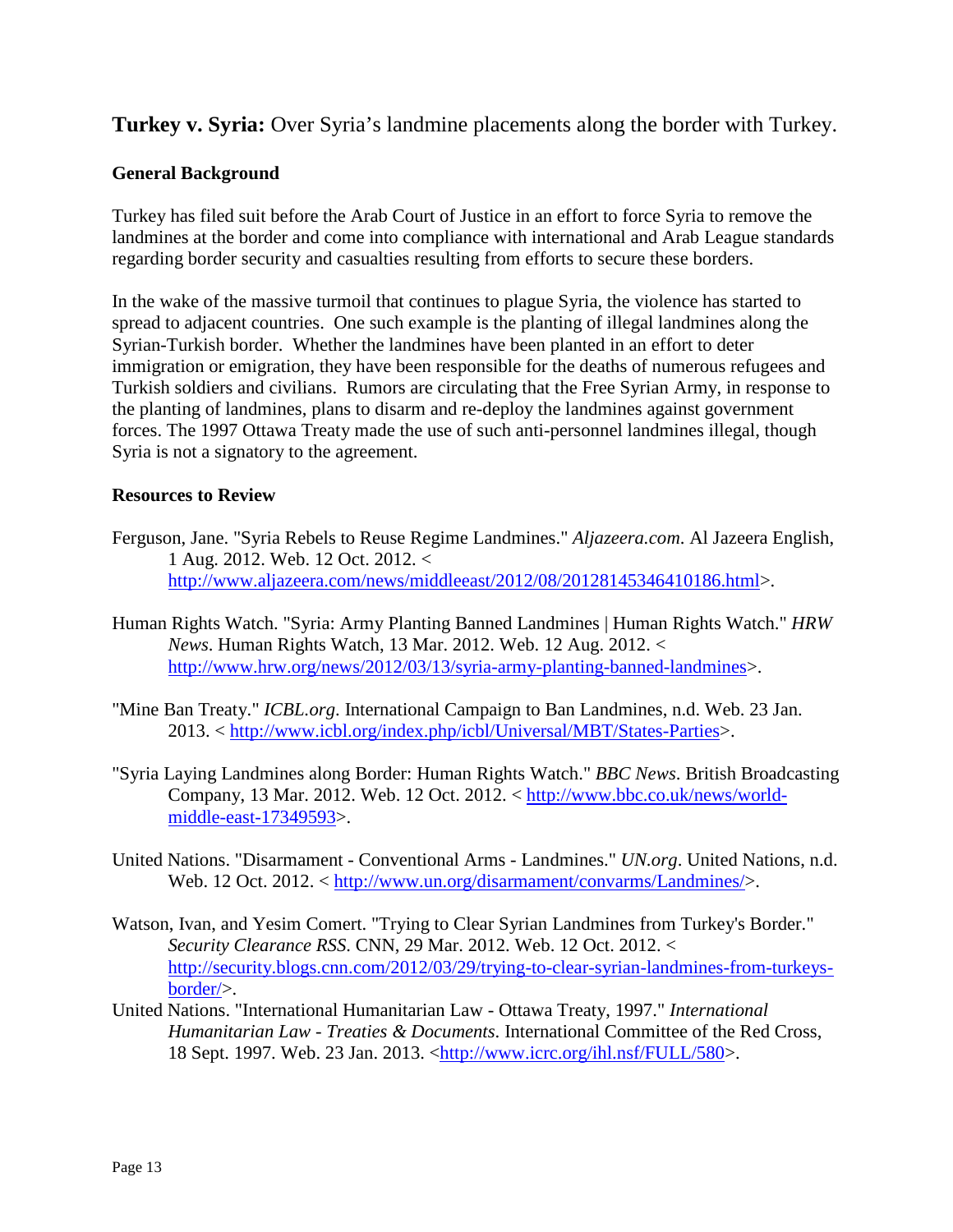<span id="page-14-0"></span>**League of Arab States (represented by Djibouti) v. Yemen:** Over illicit weapon trafficking resulting from the unstable economic and security situation in Yemen.

#### **General Background**

A weak economy and central government, combined with pervasive underdevelopment, unemployment, and a proliferation of unregistered small arms from countless previous conflicts in Yemen has fueled illicit trade activity both within and beyond its borders. Consequently, drug and weapon trafficking from Yemen into neighboring states has become a persistent problem affecting those states' national security.

The League states that the lack of governmental oversight and rule of law in Yemen has created an environment that allows arms trafficking to flourish. The League further charges that Yemen is directly responsible for instability in neighboring states such as, but not limited to, Saudi Arabia where trafficking between rebel groups and militants is common along the North Yemen border, and Somalia where the arms trade has supported piracy movements. Yemen brings a countersuit against the League alleging that it has not done enough to support Yemen's economy as neighboring countries, particularly the GCC states, will not open their markets to Yemenis. It also says that the League has not done enough to combat the trade of and dependency upon narcotics and has not sufficiently suppressed nascent terrorist movements, all of which have contributed to the Yemenis' reliance on illegal means to earn a living and support themselves. Yemen brings a countersuit against the League alleging that it has not done enough to: support Yemen's economy as neighboring countries, particularly the GCC states, will not open their markets to Yemenis; combat the trade of and dependency upon narcotics; and suppress nascent terrorist movements. Yemen argues that these factors have contributed to the Yemenis' reliance on illegal means to earn a living and support themselves.

- Corbi, Kathryn. "Small Arms Trafficking in Yemen: A Threat to Regional Security and Stability." *New Voices in Public Policy* 6.1 (2012): n. pag. *New Voices In Public Policy*. George Mason University: Journals, Winter 2011/2012. Web. 23 Jan. 2013. < [http://journals.gmu.edu/index.php/newvoices/article/view/65/63>](http://journals.gmu.edu/index.php/newvoices/article/view/65/63).
- Ministerial Council of the League of Arab States. "Resolution (6447) on Arab Coordination for Combating the Illicit Trade in Small Arms and Light Weapons." *Programme of Action - Implementation Support System*. United Nations Programme of Action - Implementation Support System, 14 Sept. 2004. Web. 23 Jan. 2013. < [http://www.poa](http://www.poa-iss.org/RegionalOrganizations/LeagueArab/League%20of%20Arab%20States%20Resolution%206447.pdf)[iss.org/RegionalOrganizations/LeagueArab/League%20of%20Arab%20States%20Resolu](http://www.poa-iss.org/RegionalOrganizations/LeagueArab/League%20of%20Arab%20States%20Resolution%206447.pdf) [tion%206447.pdf>](http://www.poa-iss.org/RegionalOrganizations/LeagueArab/League%20of%20Arab%20States%20Resolution%206447.pdf).
- "Small Arms Survey: Regional Measures." *Small Arms Survey*. Graduate Institute of International and Development Studies, n.d. Web. 23 Jan. 2013. [<http://www.smallarmssurvey.org/regulations-and-controls/levels-of](http://www.smallarmssurvey.org/regulations-and-controls/levels-of-action/regional.html)[action/regional.html>](http://www.smallarmssurvey.org/regulations-and-controls/levels-of-action/regional.html).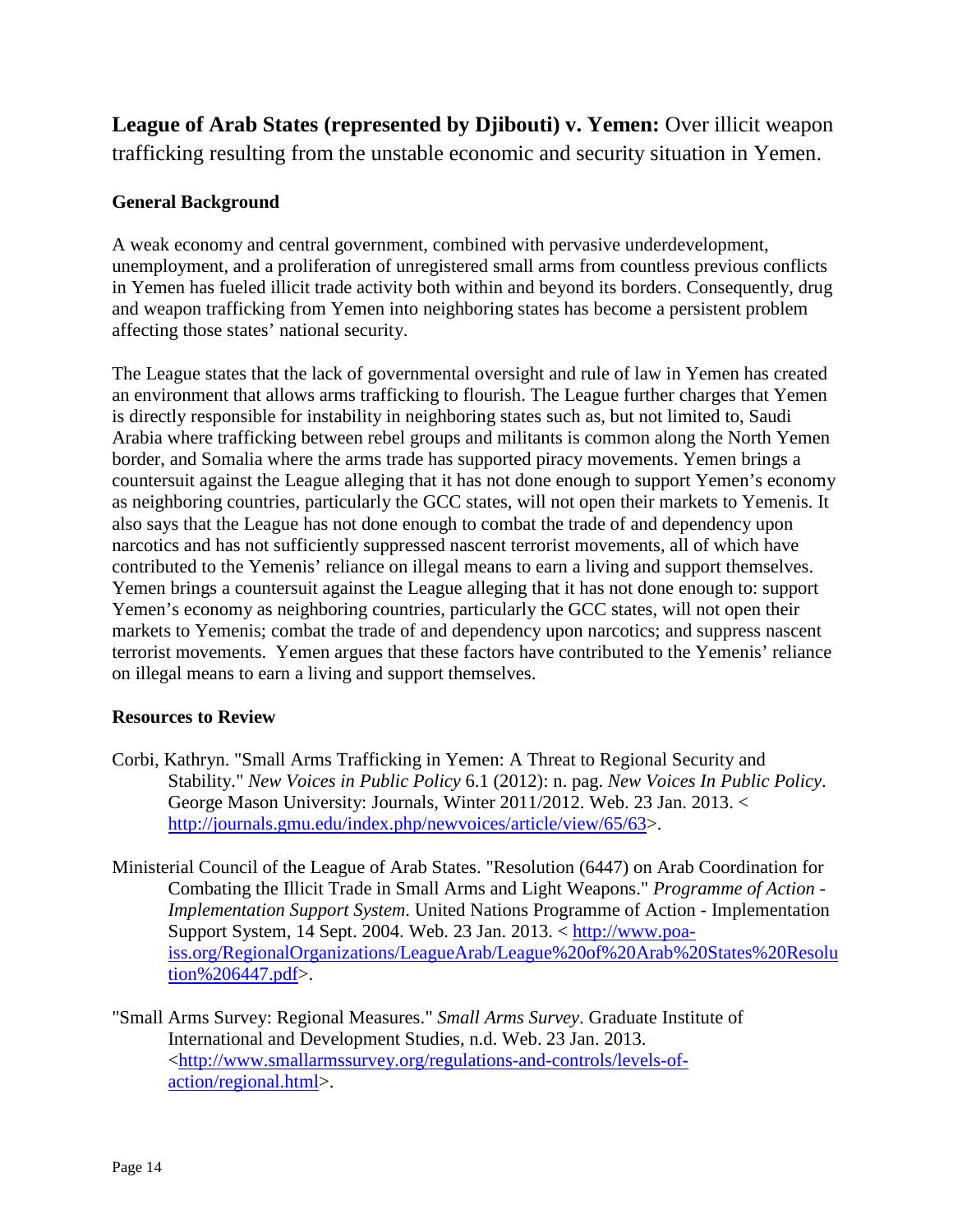United Nations. "Programme of Action to Prevent, Combat and Eradicate the Illicit Trade in Small Arms and Light Weapons in All Its Aspects." *POA-ISS*. United Nations Programme of Action - Implementation Support System, 20 July 2001. Web. 23 Jan. 2013. < [http://www.poa-iss.org/poa/poahtml.aspx>](http://www.poa-iss.org/poa/poahtml.aspx).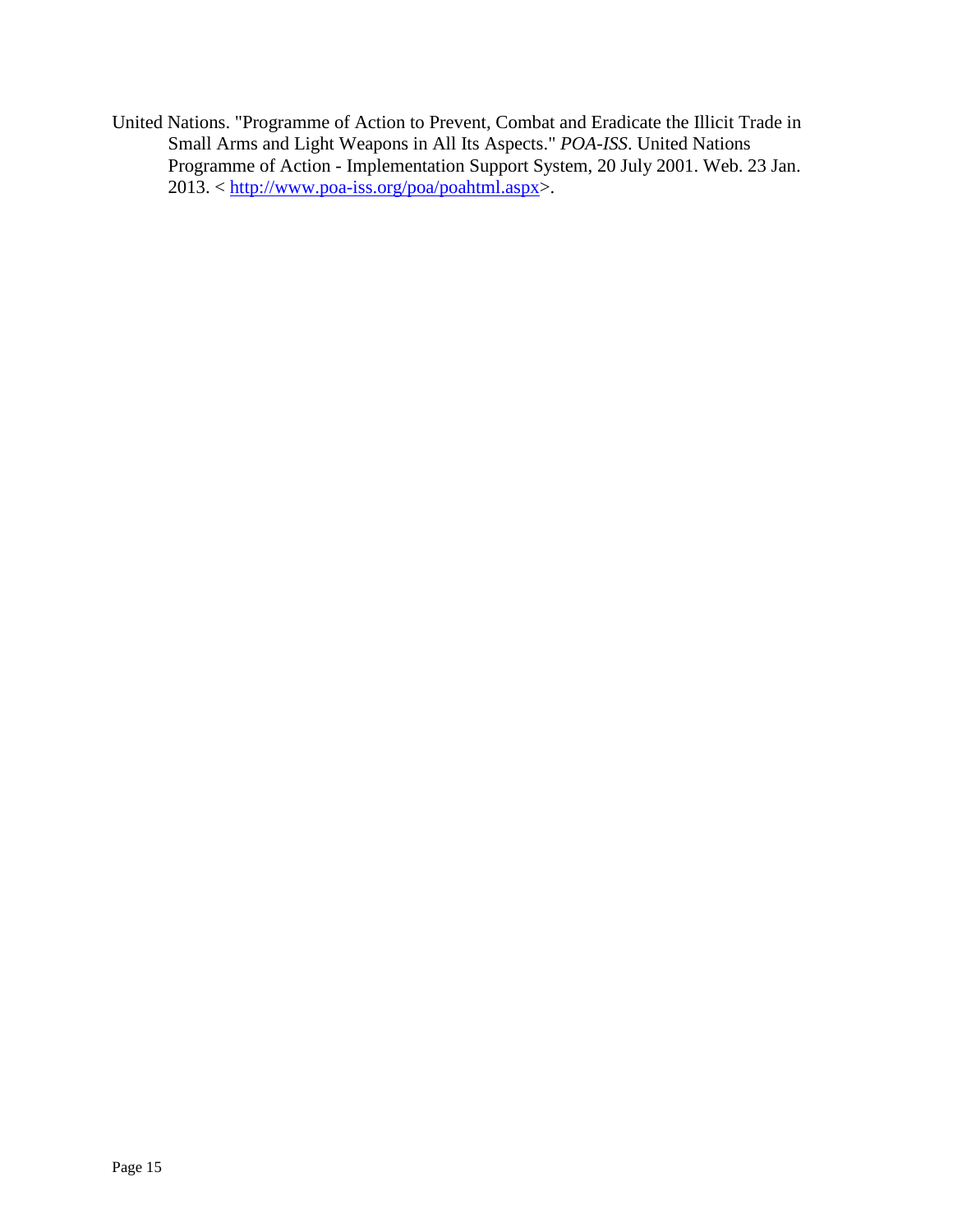<span id="page-16-0"></span>**League of Arab States (represented by Saudi Arabia) v. Mauritania:** Over the violation of the Arab Charter on Human Rights and the Convention on the Rights of the Child by condoning the un-Islamic practice of leblouh (cultural practice of force-feeding women).

#### **General Background**

"Leblouh" or "gavage", the forced fattening of women, finds its roots in the  $11<sup>th</sup>$  century, when obesity was seen as a sign of wealth. The term "gavage" actually has its roots in the French practice of force feeding geese to produce richer foie gras. This ideal continues today as overweight women are viewed as being from a higher social class and their prospects for marriage are perceived to improve. In older generations, it is considered a shame on the family or tribe if a young woman is not fattened, because it demonstrates the poverty of a family unable to properly nourish their children. The practice is aimed at young girls who are often force fed highly fattening substances such as camel's milk, oiled couscous, or chemicals used to fatten animals. Different forms of punishment are employed in order to assure that the young women are successfully fattened including being force fed until they vomit, and then forced to eat the vomit. If they do not eat, they are beaten until they do or are tortured through the practice of zayar. This practice is facilitated by older women family members. The effects of leblouh are seen throughout the population, with nearly a quarter of women in Mauritania being obese and stricken with weight-related diseases such as hypertension and diabetes.

Although leblouh has never been outlawed, the government has taken measures to combat the practice. Media campaigns discussing child abuse, obesity, and diabetes have all been used to put an end to leblouh. Despite this, a 2001 survey found that one in five women between the ages of 15 and 49 has participated in leblouh and that almost seventy percent of these women are proud of their participation.<sup>[12](#page-16-1)</sup>

Many believe that the Mauritanian government has not done enough to address this issue due to the fact that the government has failed to take any legal action. Citing the deep roots in the culture, they say that it is difficult to change mentalities, especially in the rural areas where government influence is weak.

#### **Resources to Review**

Abdel Wedoud, Mohamed Yahya Ould. "Young Mauritanians Reject "forced-fattening" Practice of Leblouh." *Magharebia.com*. N.p., 20 Feb. 2009. Web. 17 Oct. 2012. [<http://www.magharebia.com/cocoon/awi/xhtml1/en\\_GB/features/awi/reportage/2009/02](http://www.magharebia.com/cocoon/awi/xhtml1/en_GB/features/awi/reportage/2009/02/20/reportage-01) [/20/reportage-01>](http://www.magharebia.com/cocoon/awi/xhtml1/en_GB/features/awi/reportage/2009/02/20/reportage-01).

<span id="page-16-1"></span><sup>&</sup>lt;sup>12</sup>Lafraniere, Sharon. "In Mauritania, Seeking to End An Overfed Ideal." *The New York Times*. The New York Times, 04 July 2007. Web. 17 Oct. 2012.

 $\lt$ http://www.nytimes.com/2007/07/04/world/africa/04mauritania.html?pagewanted=1>.